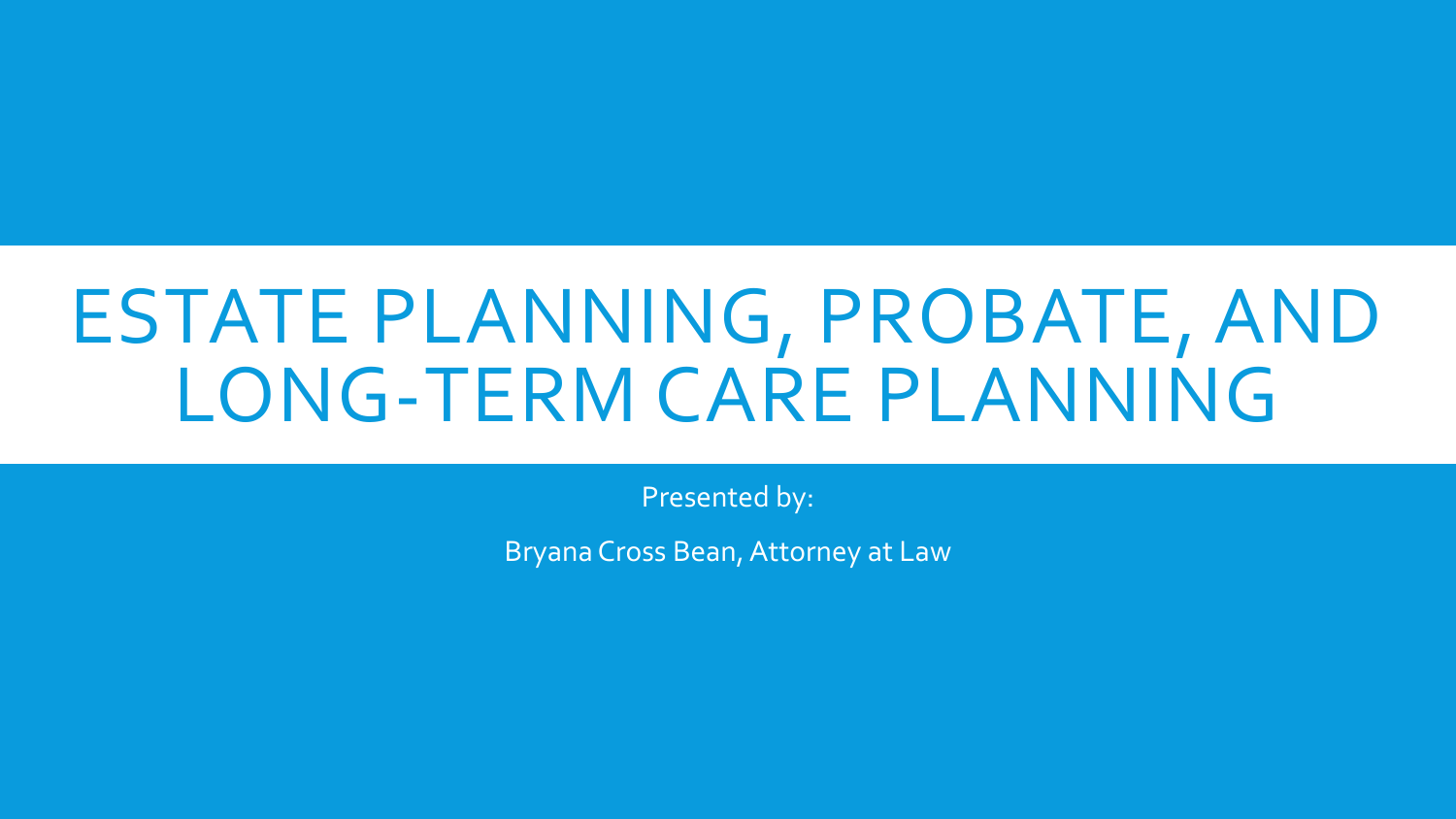#### WHAT IS ESTATE PLANNING?

Estate Planning is the process of planning for death or incapacity through legal documents such as Wills, Durable Powers of Attorney, and Advanced Directives (Living Wills).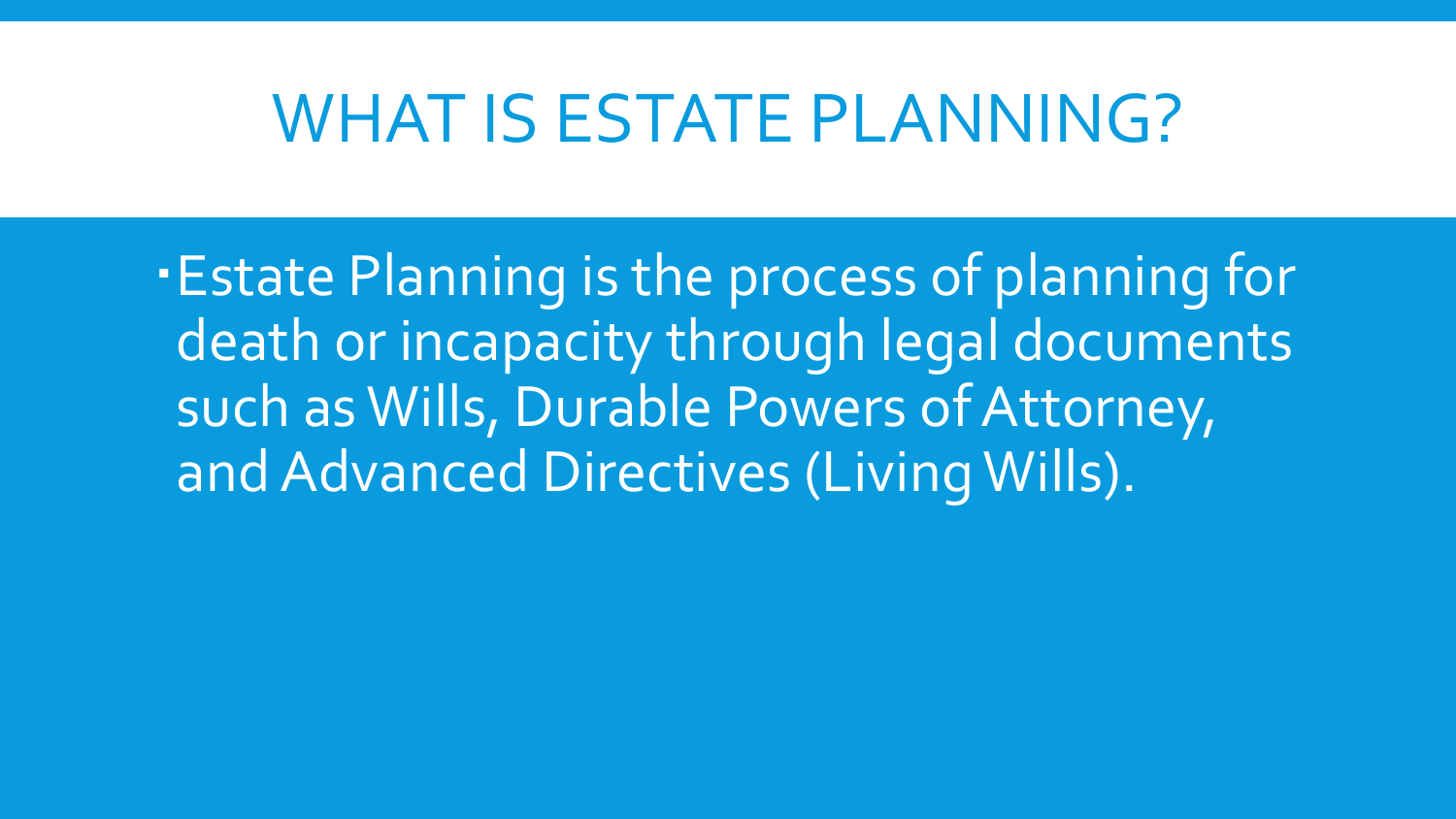### ESSENTIAL DOCUMENTS

- Will Property transfer at death
- Durable Powers of Attorney Allows for another person (Agent) to make medical and financial decisions for you when you are unable No longer valid at death

Health Care Directive (Living Will) - End of life document that allows you to instruct documents about final medical treatments (or lack thereof)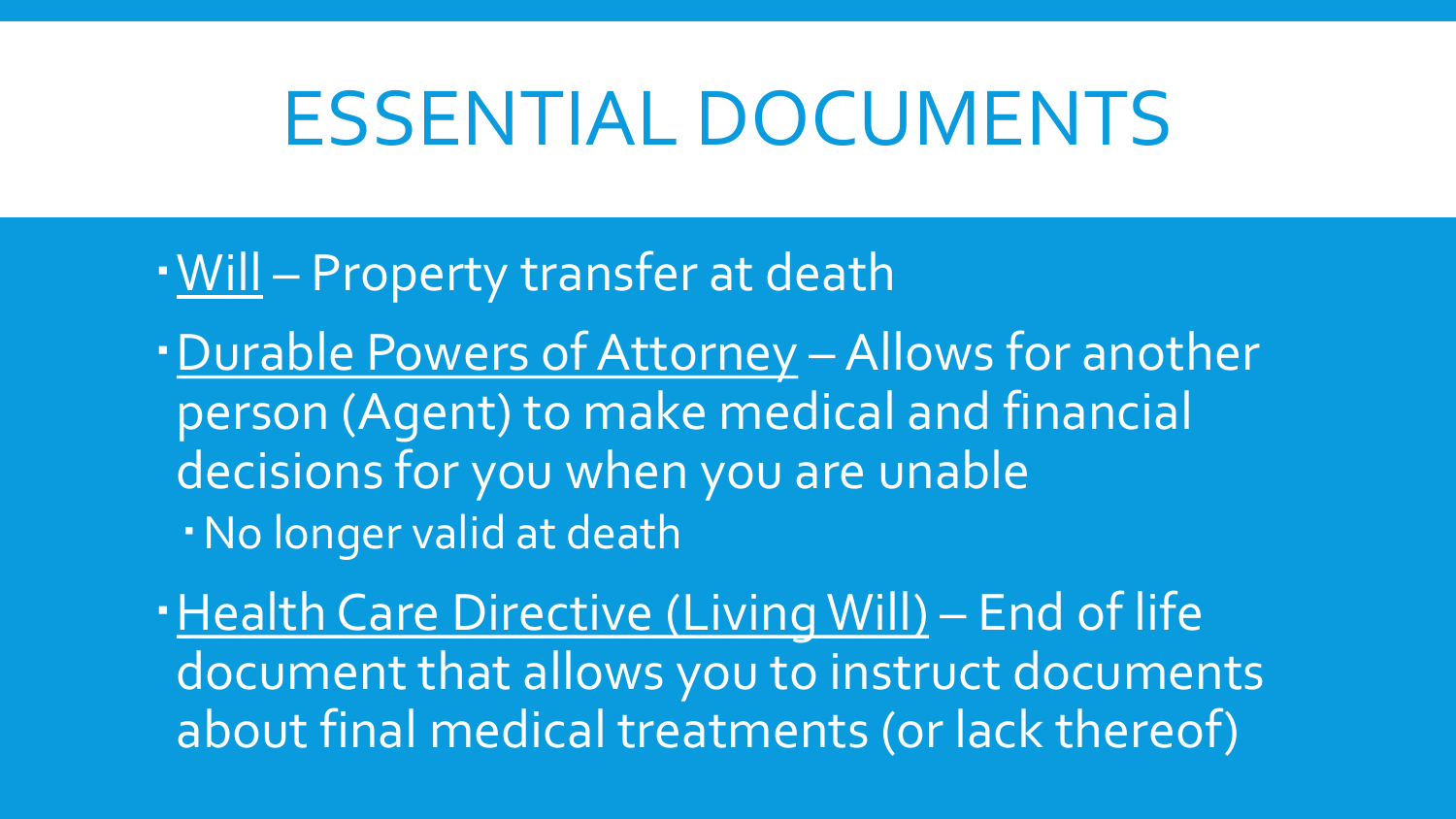#### OTHER ESTATE PLANNING TOOLS

- POLSTs (Physician Order of Life-Sustaining Treatment) bright green form that your doctor signs; applies to paramedics
- Community Property Agreements allows married couples to avoid probate after first spouse passes; can result in Medicaid ineligibility
- Disposition of Remains tells funeral home what you want done with your body when you pass away
- Guardianships last resort, if you do not have a Durable Power of Attorney; court process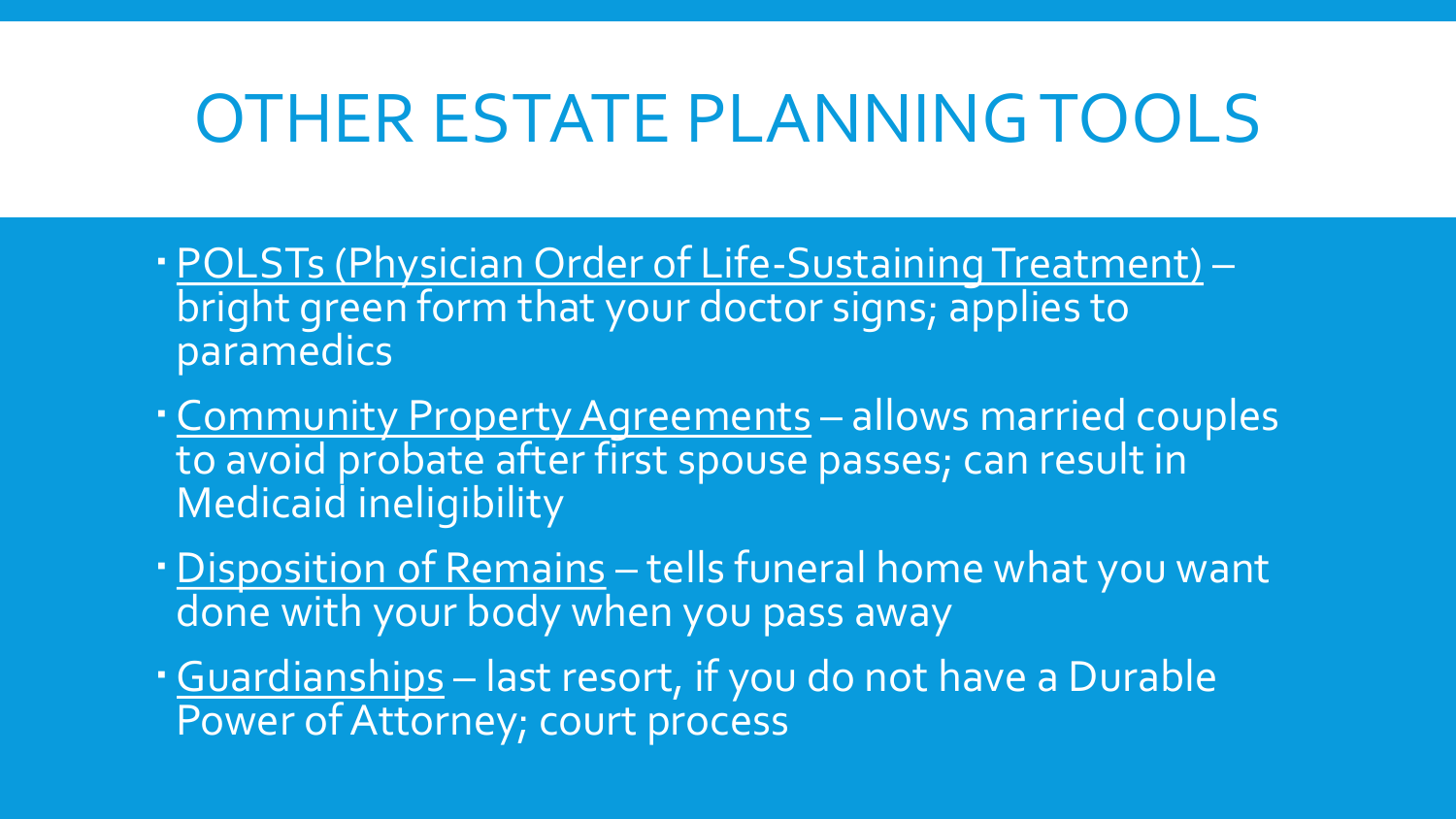## TRUSTS

Two Main Categories:

- Testamentary Within a Will and only goes into effect at death
- Nontestamentary Stand-alone document that can go into effect before death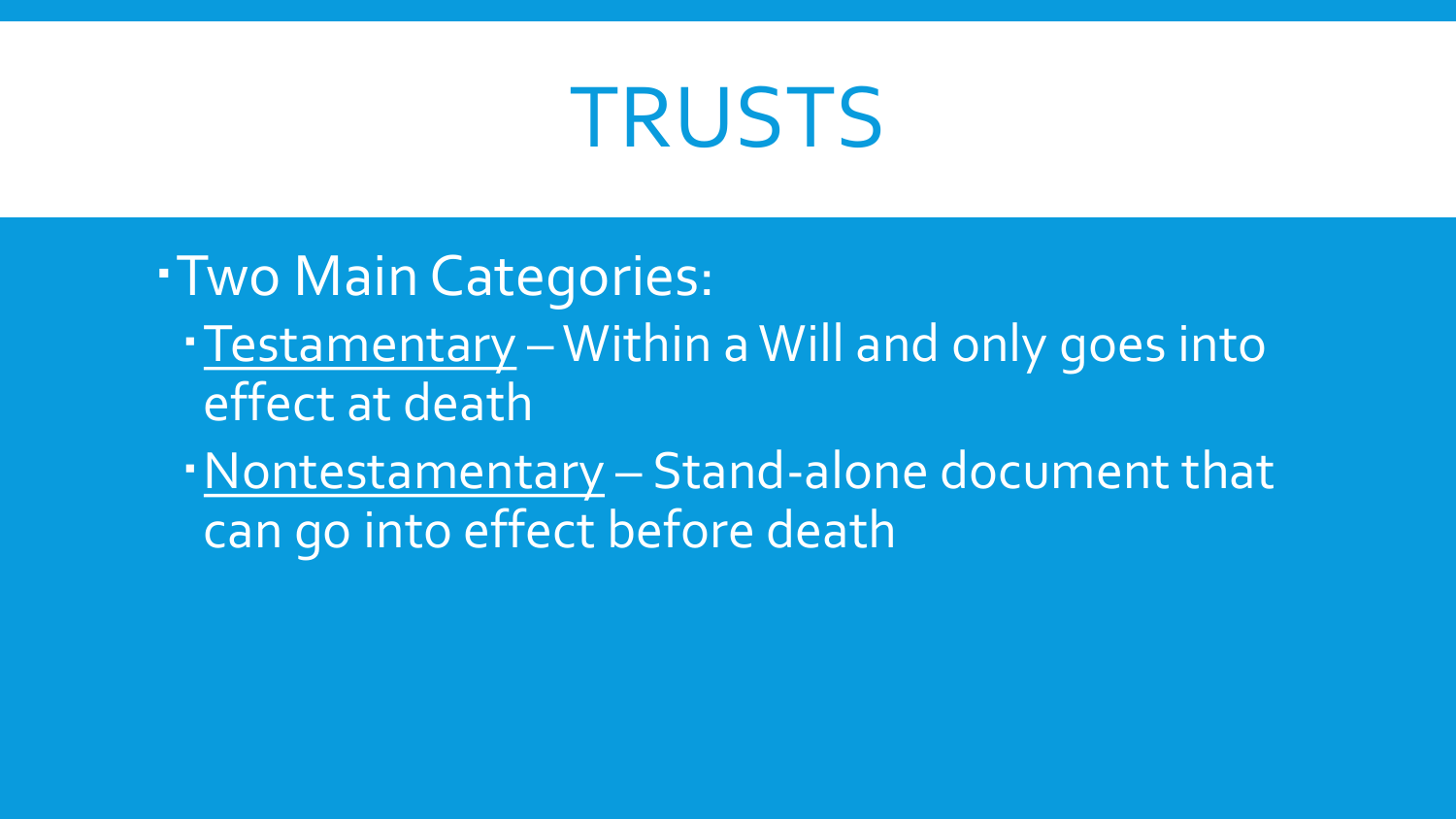### TESTAMENTARY TRUSTS

- Special Needs Trust Can preserve public benefit eligibility of surviving spouse, especially regarding long-term care
- Educational Trust Helps pay for education of children/grandchildren
- · Spendthrift Trust Keeps financially irresponsible child from spending inheritance all at once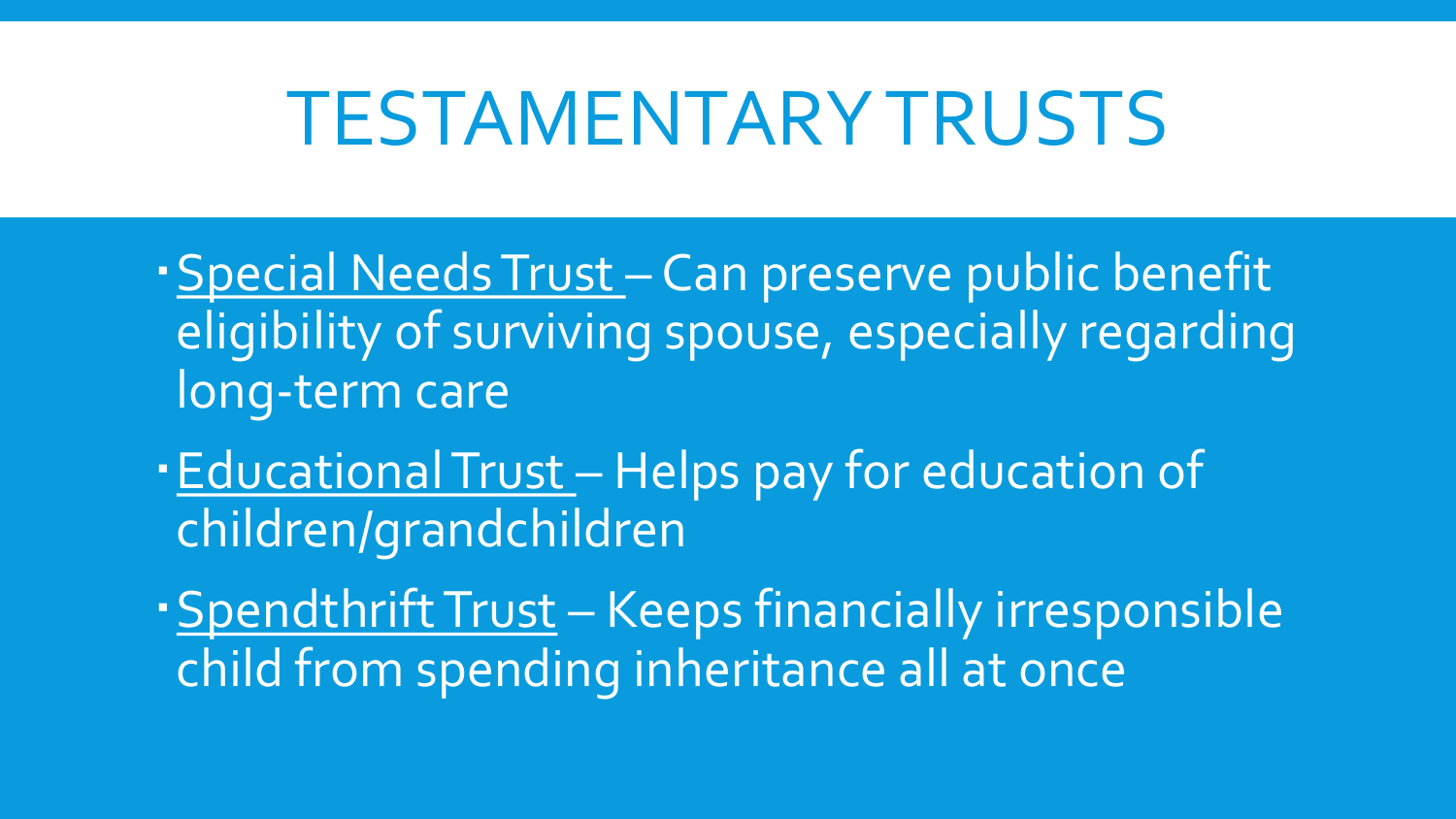## NONTESTAMENTARYTRUSTS

- Revocable Living Trust Helps avoid probate . Irrevocable Trust - Assist with Medicaid eligibility IF done 5+ years in advance of needing Medicaid Credit Shelter Trust – Helps avoid estate tax
	- ~\$2 million estate value for WA and ~\$5 million for federal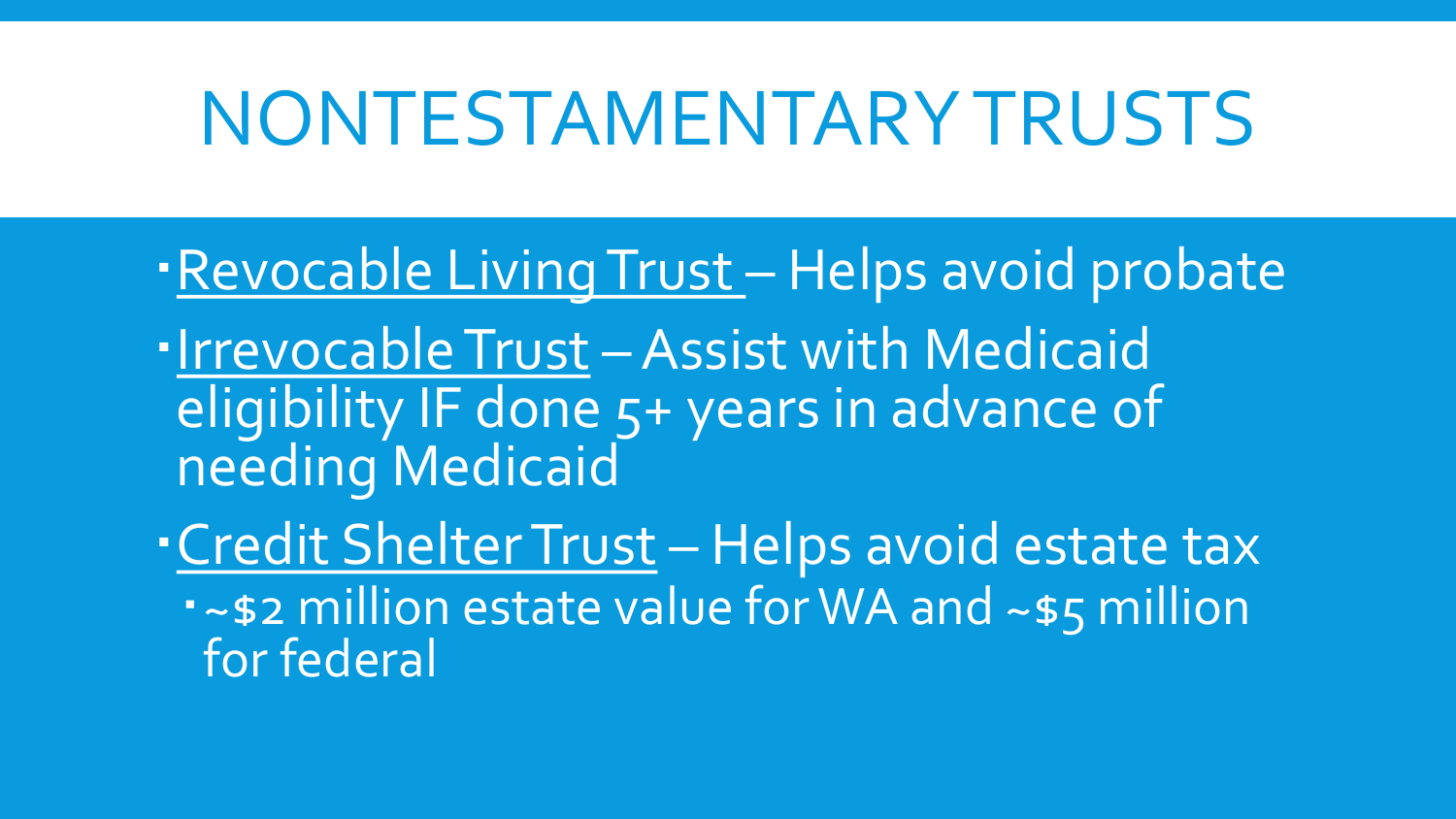#### CONSEQUENCES OF NO PLANNING

- Not having Estate Planning documents means that someone else could make decisions for you that you don't want.
- **· Increases likelihood of needing Guardianship, because of how** strict banks are
- Hierarchy of inheritance and health care decision-making:
	- 1) Spouse
	- 2) Children
	- 3) Parents
	- 4) Siblings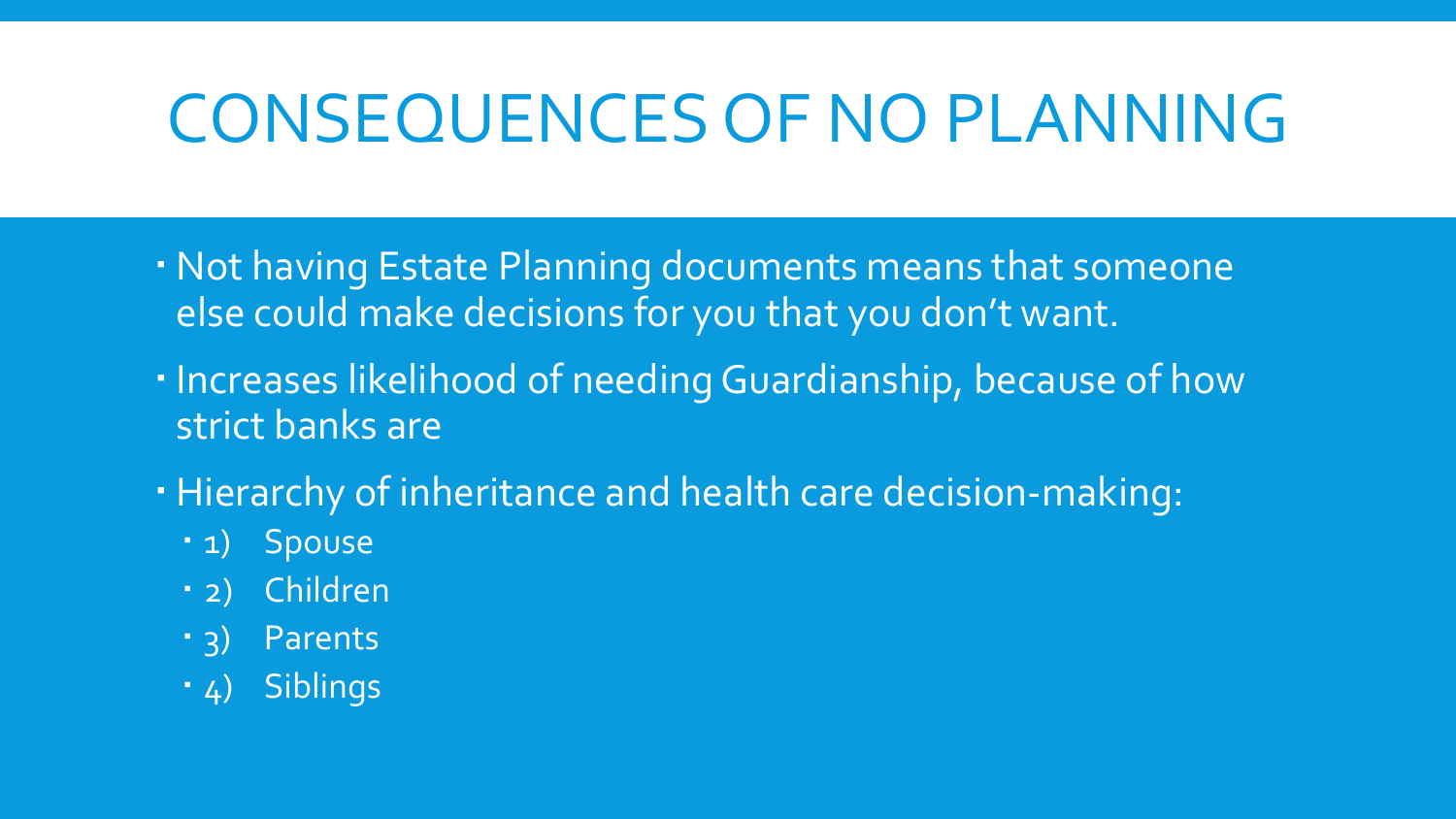## DIY ESTATE PLANNING

- Every state has different rules, but online and storebought documents often don't distinguish between states
- Estate Planning documents might not be accepted by banks or hospitals
- Brand new Durable Power of Attorney statute instituted lots of new changes (RCW 11.125)
- Attorney provides piece of mind and more comprehensive planning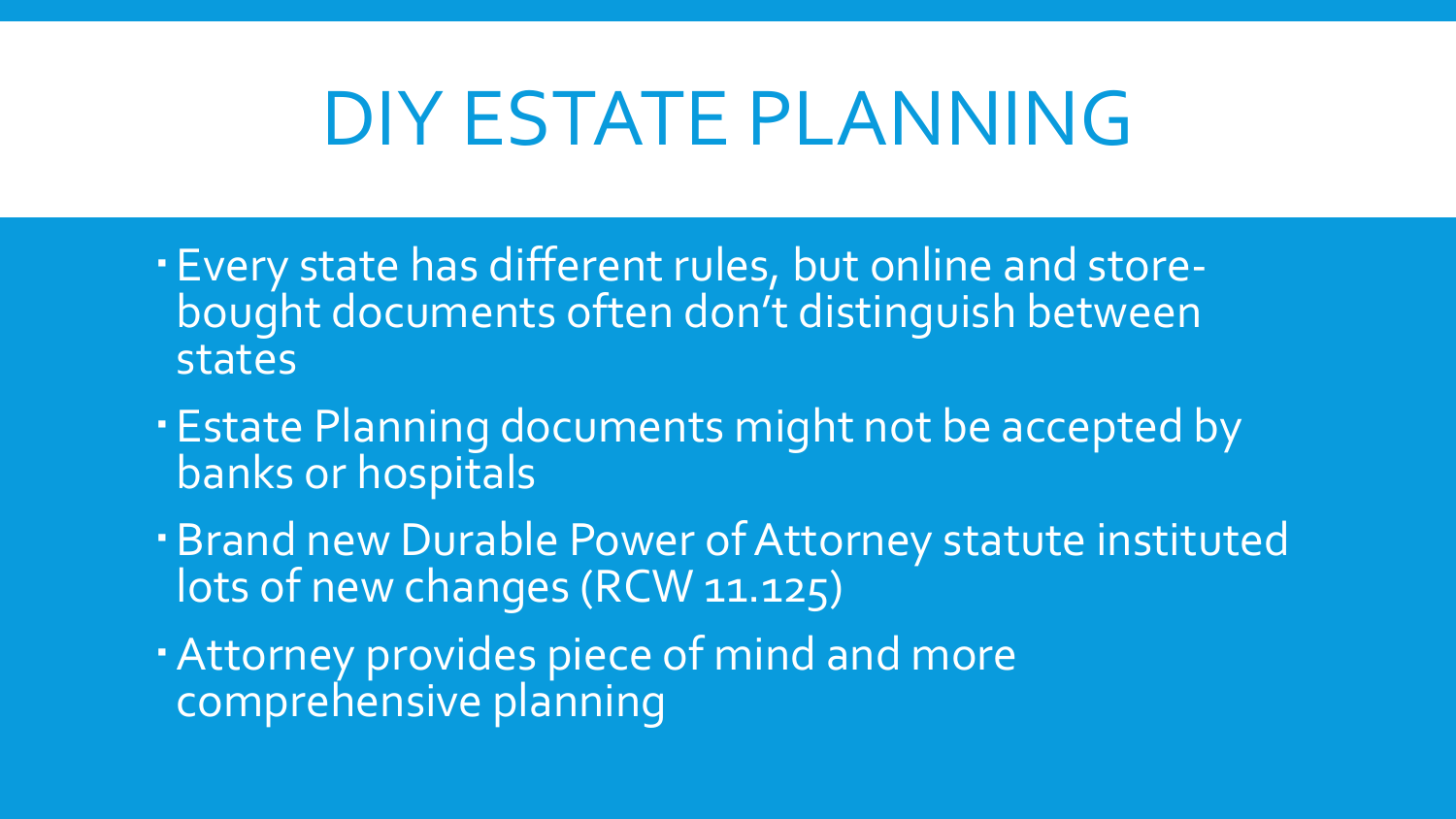#### WHAT IS PROBATE?

Probate is the legal process of distributing a person's assets and paying off debts after that person passes away.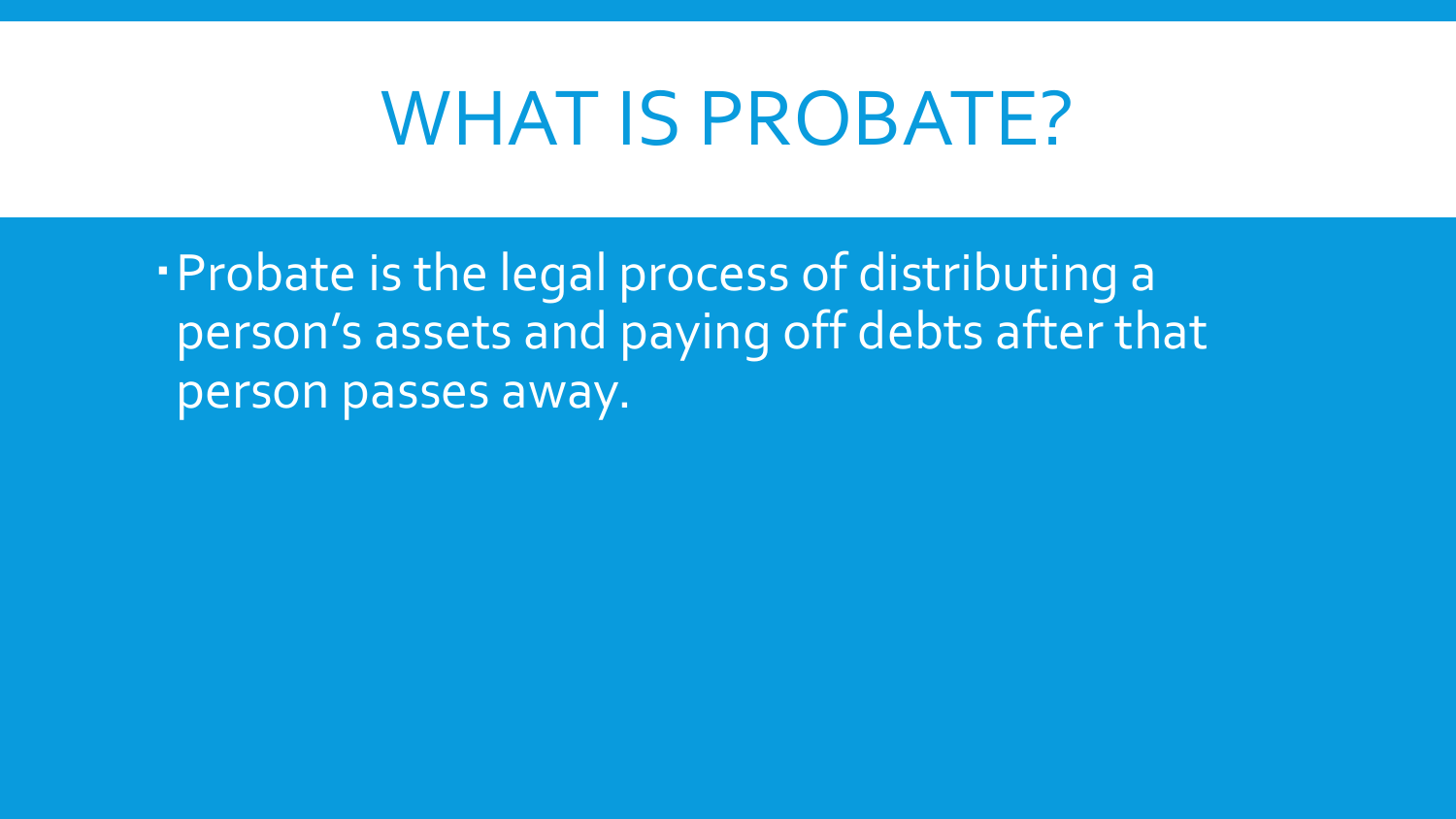# WA PROBATE

- 4-6 month process (one of the shortest in the country)
- Very little court involvement
- · Main ways to avoid probate:
	- Estate worth less than \$100,000
	- Community Property Agreement
	- Revocable Living Trust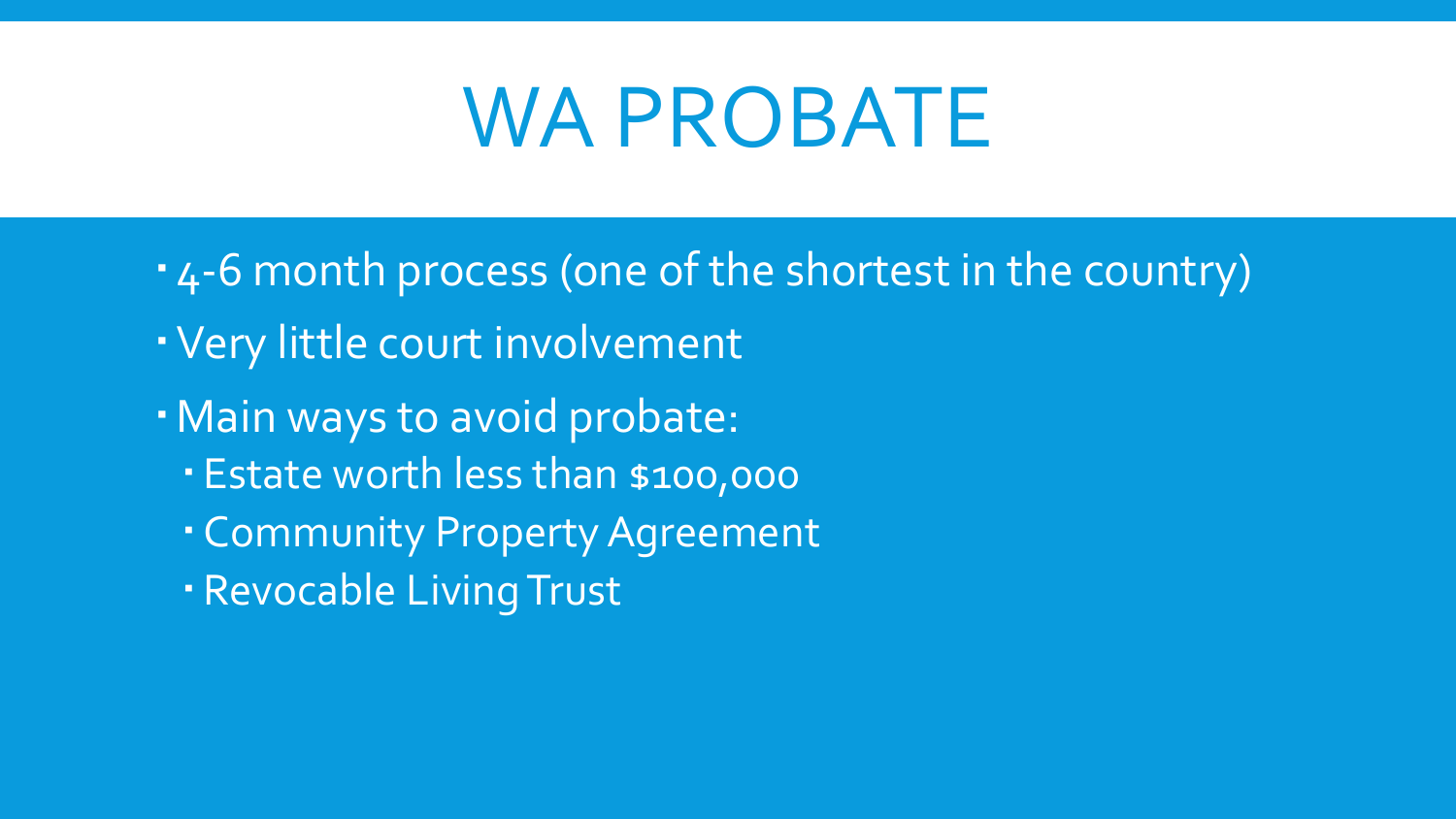## LONG-TERM CARE FACTS

- · Includes:
	- Assisted Living
	- Nursing Home Care
	- Home Care
	- Home Health Care
- 70% of all adults will need LTC
- Average monthly cost: \$5,000
- Monthly cost range: \$1,500 -\$14,000
- 1-4 year private pay requirement at most facilities
- Ways to pay:
	- Private pay
	- Long-term care insurance
	- Medicaid/COPES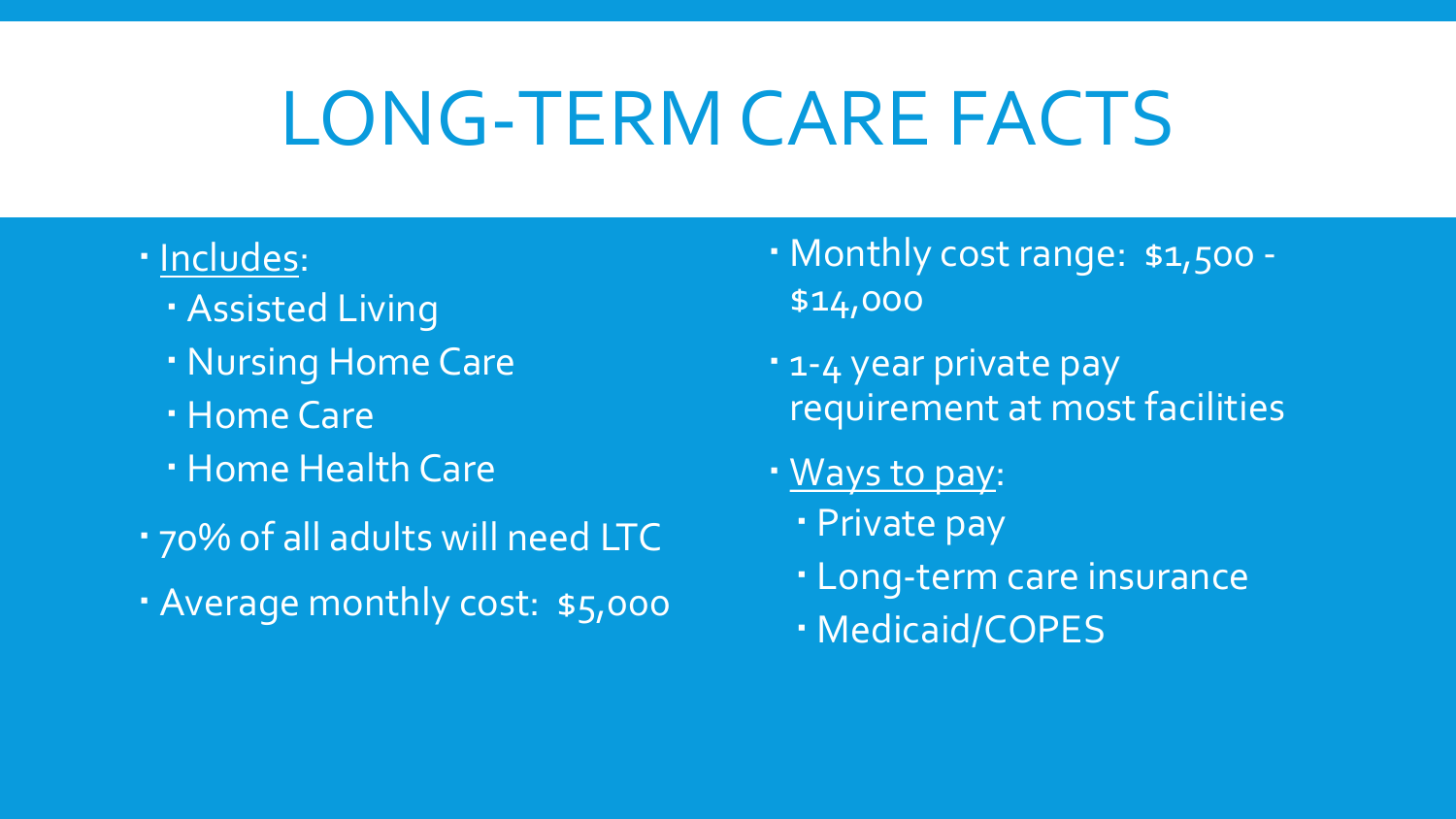## MEDICARE VS. MEDICAID

- Medicare traditional-type health insurance for adults 65 and older
	- Covers very little nursing home care (about 30 days max)
- Medicaid 2 types:

· 1<sup>st</sup> type – traditional insurance for low income individuals  $2^{nd}$  type – pays for nursing home and other long-term care, if applicant meets medical and strict financial requirements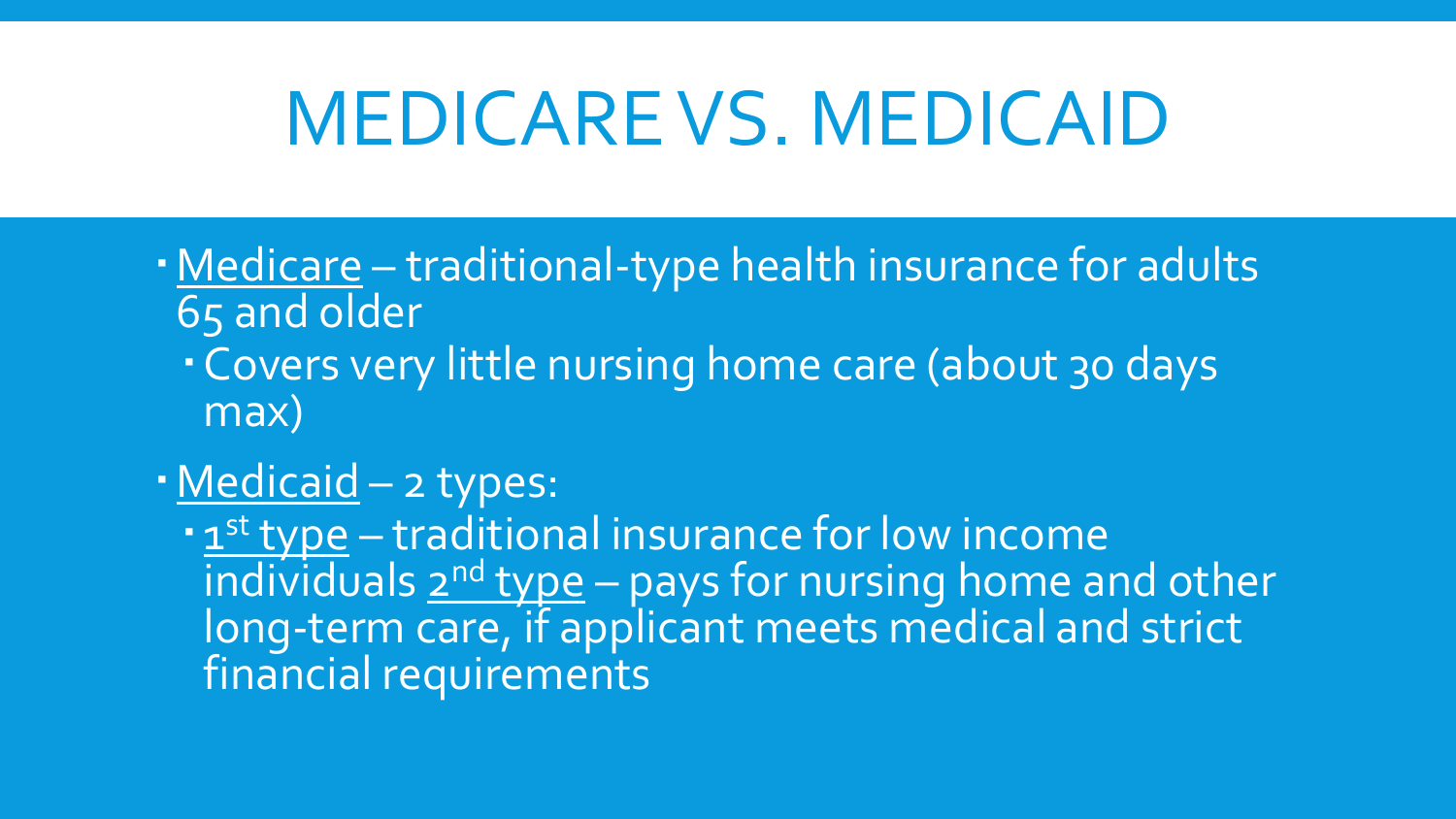# MEDICAID BASICS

- **Medicaid: a government program that pay for long-term care**
- **2 types:**
	- **Medicaid for nursing home care**
	- **COPES (Community Options Program Entry System) for assistance with Activities of Daily Living**
- **5 year look-back period – ANY GIFTING WITHIN 5 YEARS PRIOR TO APPLYING CAN RESULT IN INELIGIBILITY**
- **Must meet medical and financial eligibility requirements**
	- **2 components of financial eligibility: Income and Resources**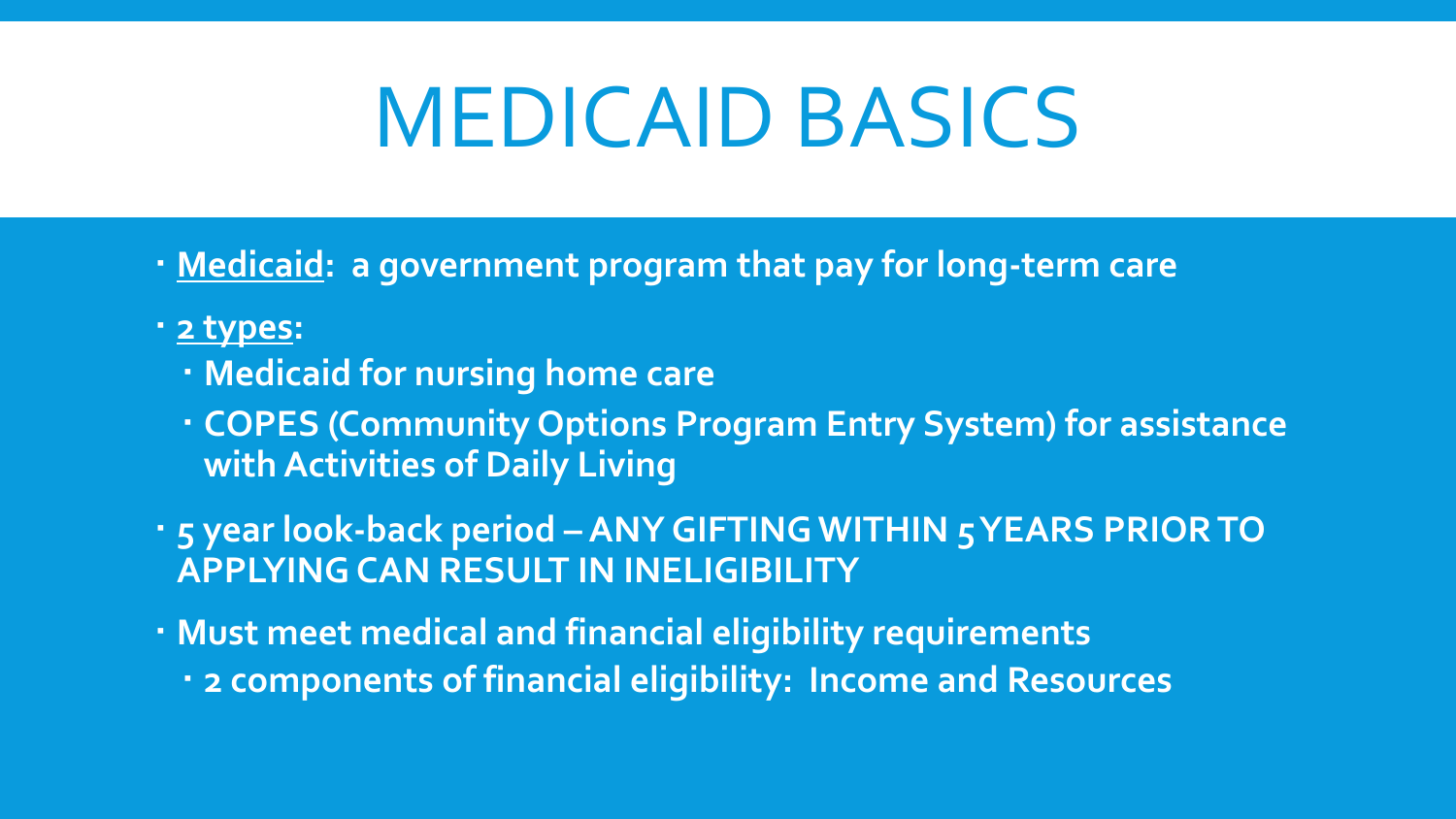# MEDICAID BASICS

- Medical eligibility: Need medical care that long-term care facilities provide
- Financial eligibility: Must meet both resource and income requirements
	- No greater than \$2,000 in nonexempt *resources*.
	- Single person: All income, except about \$60 must be used to pay for part of the services.
	- Married couple: Well-spouse may keep ~\$56,000 in resources and unlimited income.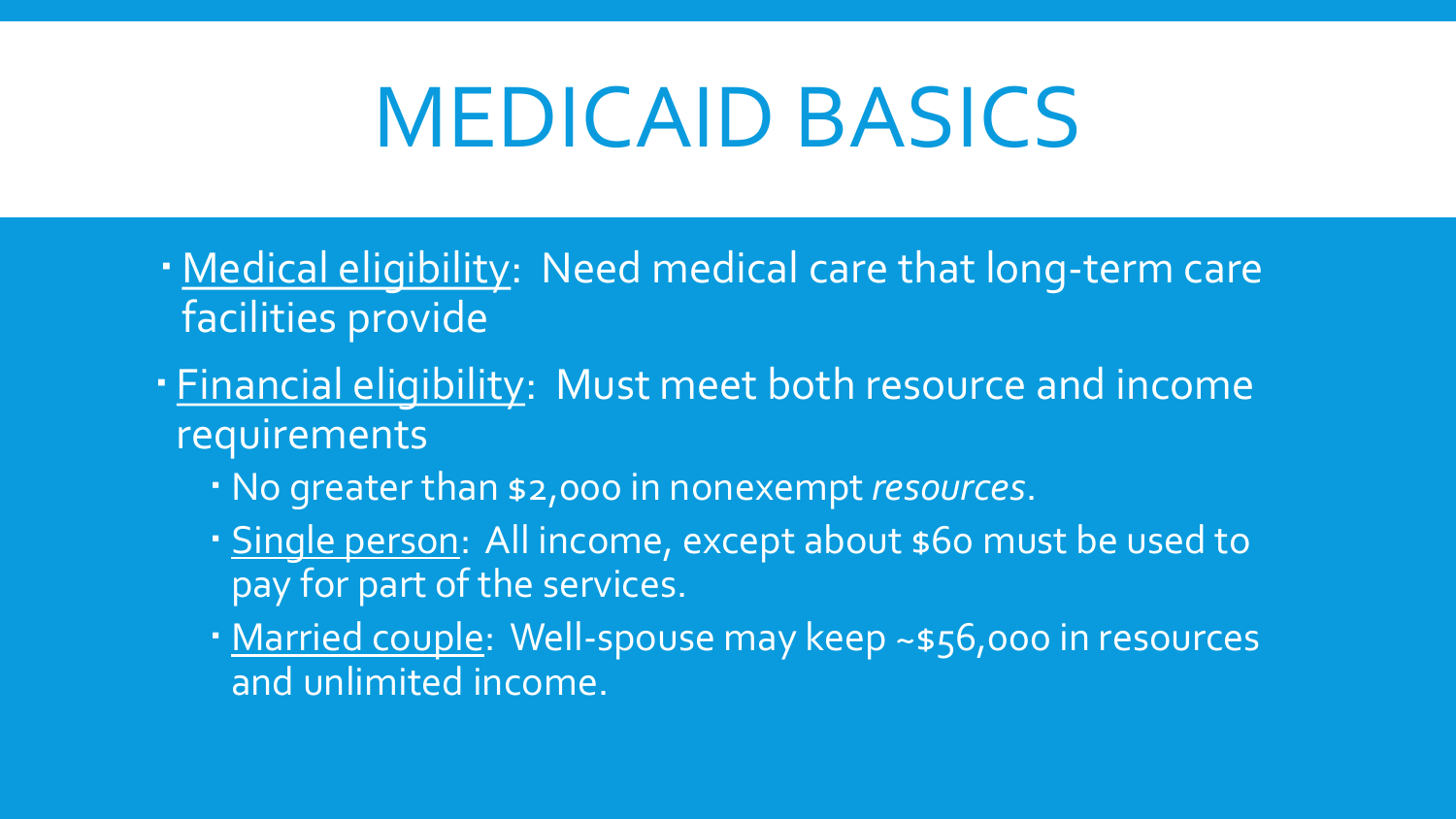## EXEMPT RESOURCES

- Resources not counted in \$2,000 resource limit:
	- Home (worth less than \$552,000)
	- Household goods & personal effects
	- Car (one car of unlimited value and used for transportation)
	- Life insurance with cash-surrender value (value if policy is canceled) of less than \$1,500
	- Most burial plots and prepaid burial plans
	- . Items used for self-support, especially durable medical equipment